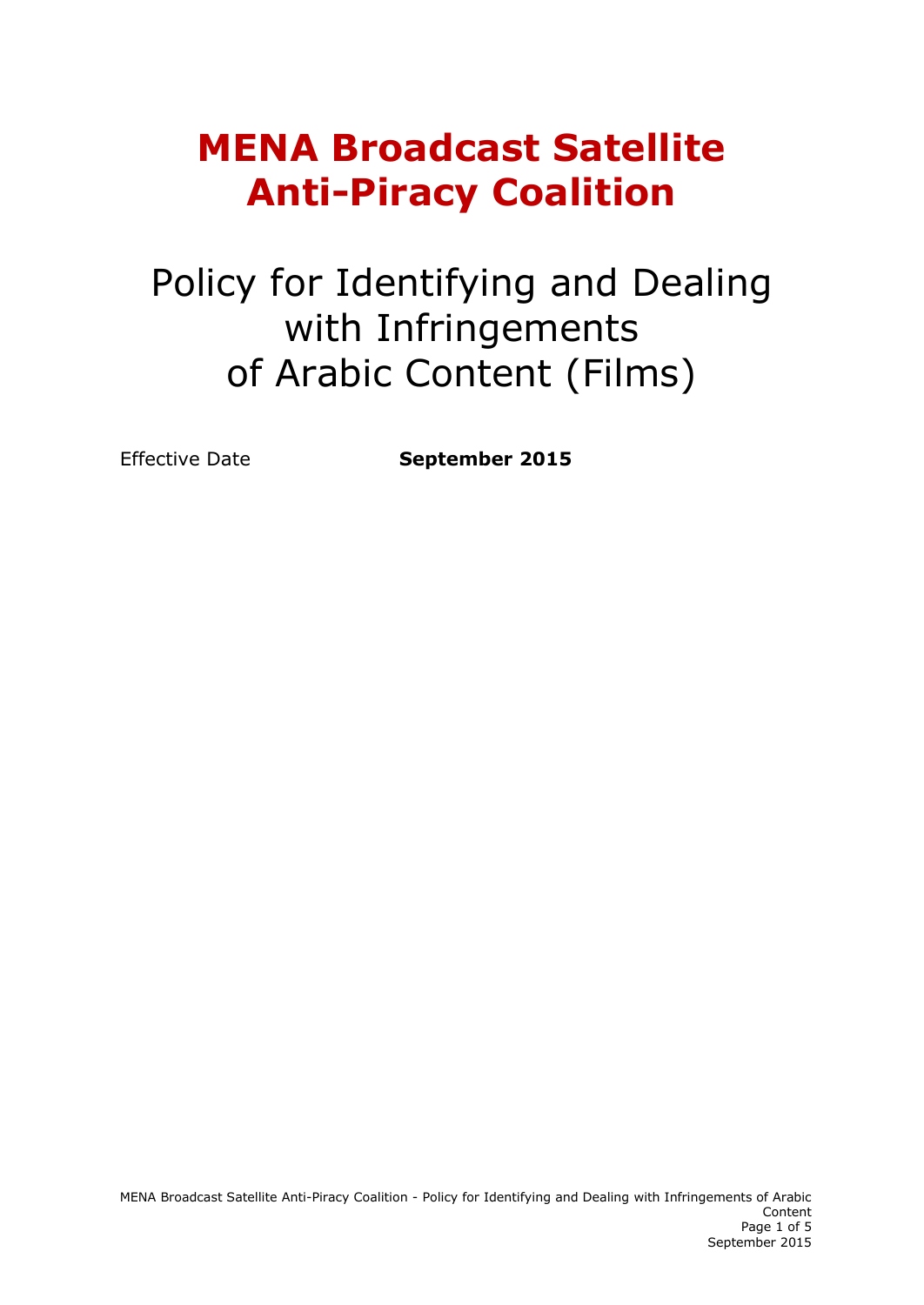## **Contents**

| 4. Contract between a new Channel and Satellite Distributor4 |
|--------------------------------------------------------------|
| 5. Monitoring of the Infringing Channel's content by         |
|                                                              |
|                                                              |
| 7. Reporting of a Content Infringement by Content/Rights     |
|                                                              |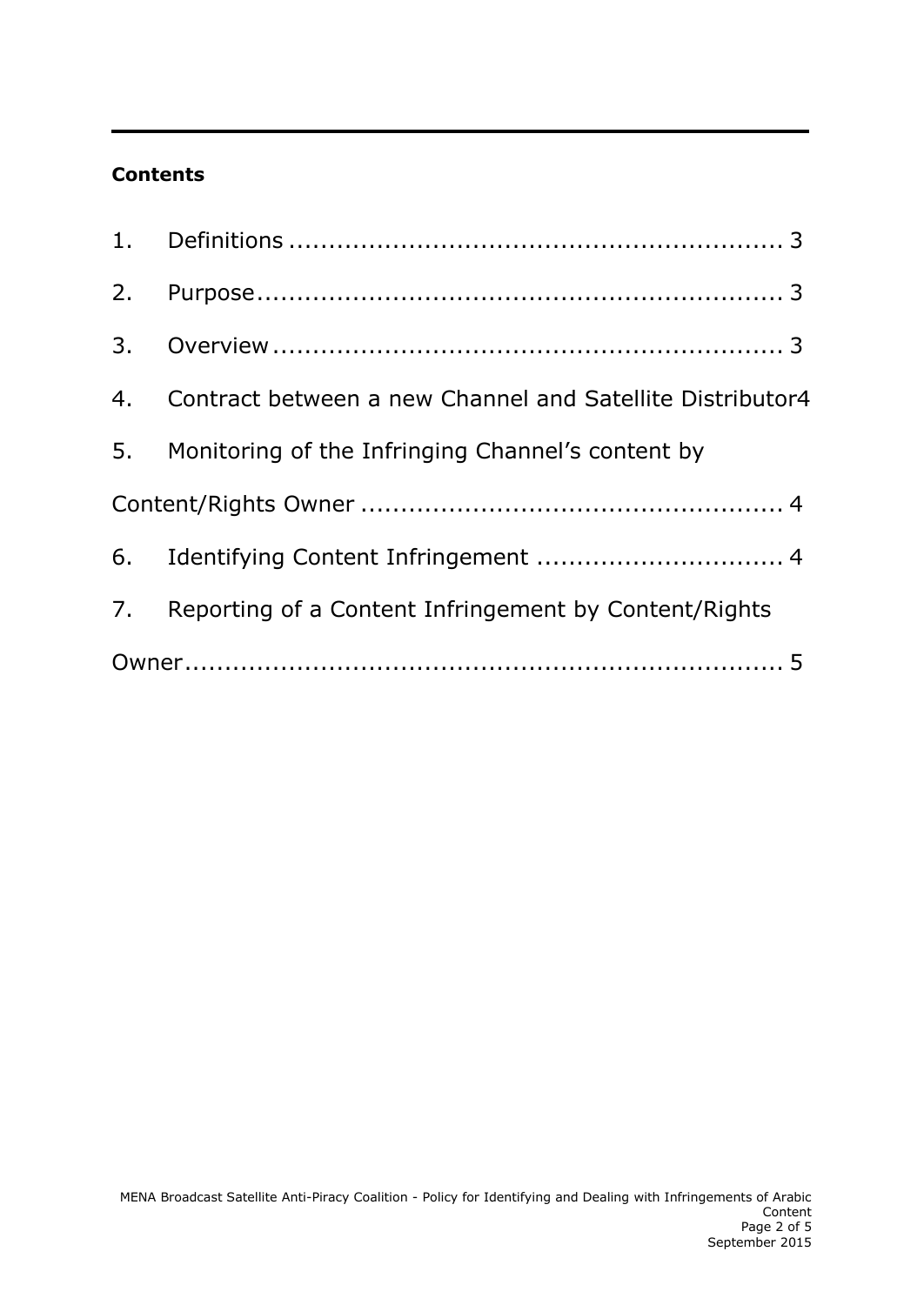# <span id="page-2-0"></span>**1. Definitions**

| Content<br>Database                     | A common database for all content owned by the members of<br>the coalition. This database is also shared with satellite<br>distributors                                                               |
|-----------------------------------------|-------------------------------------------------------------------------------------------------------------------------------------------------------------------------------------------------------|
| Content<br>Infringement                 | The broadcast of content that is either a) a) owned by a<br>member and which was not licensed to the channel or b)<br>under exclusive license to a member of the Coalition                            |
| <b>Content Owner</b>                    | Producers, TV channels, and other entities owning the full<br>rights of content                                                                                                                       |
| FTA Operator                            | Any channel broadcasting free to air such as MBC or Rotana or<br>any future member                                                                                                                    |
| Infringing<br>Channel                   | Any FTA or Pay TV operator which broadcasts content that is<br>either a) owned by a member and which was not licensed to<br>the channel or b) under exclusive license to a member of the<br>Coalition |
| Pay TV                                  | OSN, ART, WWE or any future member                                                                                                                                                                    |
| <b>Rights Owners</b>                    | FTA or Pay TV operators, content owner or distributor that<br>own specific window rights                                                                                                              |
| <b>Satellite</b><br><b>Distributors</b> | Company that distributes satellite transponder capacity to<br>channels for example Nilesat, Noorsat, Viewsat, Gulfsat, STN,<br>JMC, Du                                                                |
| <b>Satellite</b><br><b>Operators</b>    | Company that owns satellites and leases satellite transponder<br>capacity to Satellite Distributors including for example Nilesat,<br>Eutelsat                                                        |

### <span id="page-2-1"></span>**2. Purpose**

This document sets out the procedure to be followed by members of the Coalition when dealing with Arabic pirated Content on an Infringing Channel.

### <span id="page-2-2"></span>**3. Overview**

An overview of the full process that is covered by the policy is shown below:

- a. Signature of a contract between a new channel and the Satellite Distributor
- b. Uplink of the content to the satellite by the Satellite Distributor
- c. Monitoring of the Infringing Channel by the Content/Rights Owner(s)
- d. Reporting of any infringement to the Satellite Distributor
- e. Satellite Distributor decides upon appropriate next steps which are to be consistent with Coalition Charter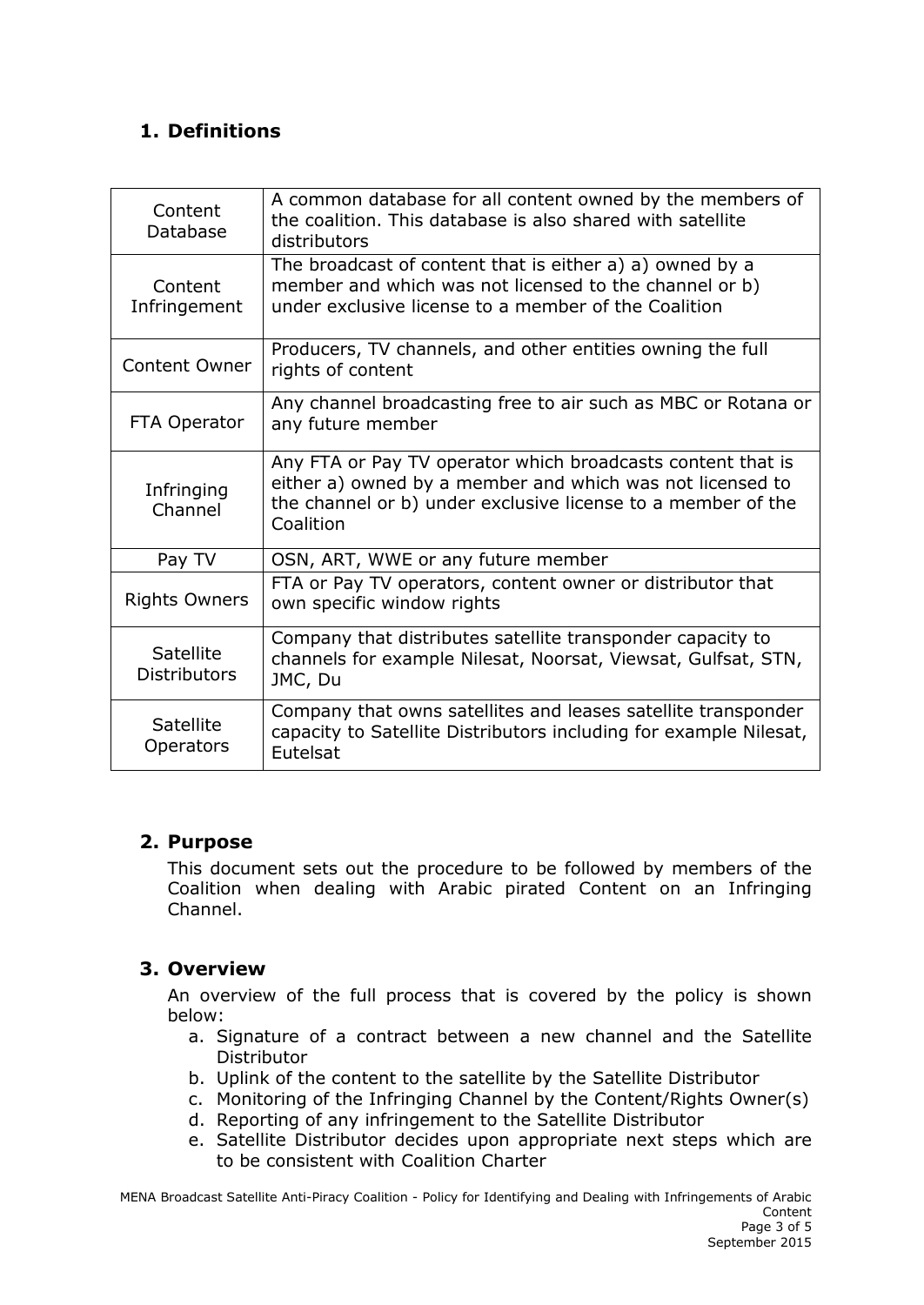

#### <span id="page-3-0"></span>**4. Contract between a new Channel and Satellite Distributor**

When agreeing to broadcast a new Channel the Satellite Distributor should obtain the following details:

- a. Passport copies of the CEO, CFO and CTO
- b. Email addresses and phone numbers of the CEO, CFO and CTO
- c. Copy of the trade license
- d. Clear and complete address of the company/ legal person

#### <span id="page-3-1"></span>**5. Monitoring of the Infringing Channel's content by Content/Rights Owner**

The Content/Rights Owner will record infringements of their content and keep reports and records of them.

### <span id="page-3-2"></span>**6. Identifying Content Infringement**

The Rights/Content Owners will create and regularly update a "Content Database" that lists Arabic content owned by the member of the coalition. The database will include the content title (English and Arabic), year of production, producer, distributor or content owner, license period, licensed channels and availability of evidence of the rights ownership. All members of the coalition including Satellite Distributors will have access to the updated content Database.

An infringement is the broadcast of content that is either a) owned by or b) under exclusive license to a member of the Coalition.